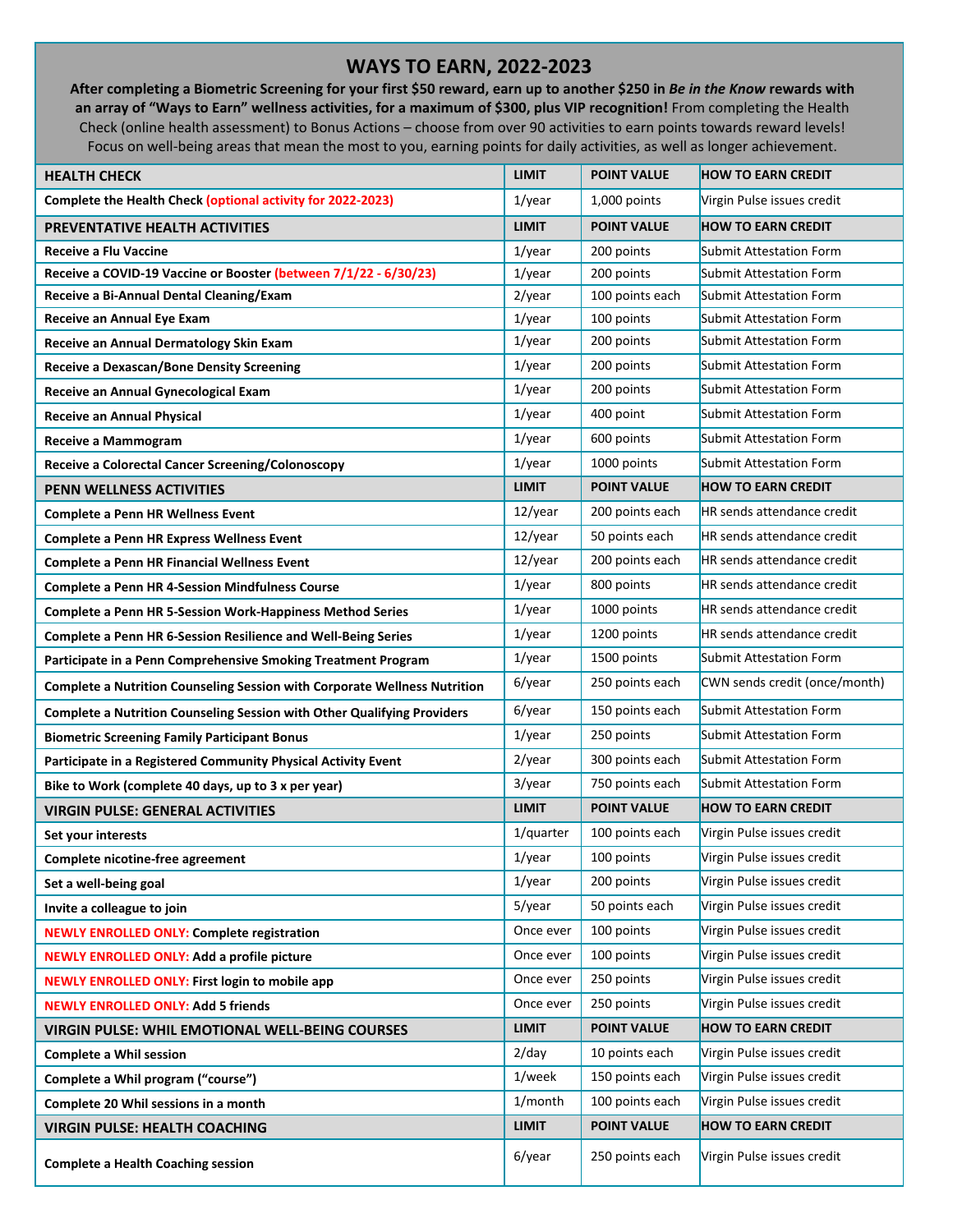| <b>VIRGIN PULSE: PHYSICAL ACTIVITY</b>                                    | <b>LIMIT</b> | <b>POINT VALUE</b> | <b>HOW TO EARN CREDIT</b>                                            |
|---------------------------------------------------------------------------|--------------|--------------------|----------------------------------------------------------------------|
| Take 1,000 steps in a day (validated device only)                         |              | 5 points each      |                                                                      |
| Take 2,000 steps in a day (validated device only)                         |              | 10 points each     |                                                                      |
| Take 3,000 steps in a day (validated device only)                         |              | 15 points each     |                                                                      |
| Take 4,000 steps in a day (validated device only)                         |              | 20 points each     | Virgin Pulse issues credit:                                          |
| Take 5,000 steps in a day (validated device only)                         |              | 25 points each     | Maximum daily earning potential                                      |
| Take 6,000 steps in a day (validated device only)                         |              | 30 points each     | for steps or active/workout                                          |
| Take 7,000 steps in a day (validated device only)                         | $1$ /day     | 35 points each     | minutes is 100 points. System<br>automatically uses highest value    |
| Take 8,000 steps in a day (validated device only)                         |              | 40 points each     | (steps, active minutes, OR workout                                   |
| Take 9,000 steps in a day (validated device only)                         |              | 50 points each     | minutes) completed in a day.                                         |
| Take 10,000 steps in a day (validated device only)                        |              | 60 points each     |                                                                      |
| Take 11,000 steps in a day (validated device only)                        |              | 70 points each     | *Steps, active, and workout<br>minutes must be validated from a      |
| Take 12,000 steps in a day (validated device only)                        |              | 80 points each     | device (Fitbit, Garmin, Apple                                        |
| Take 13,000 steps in a day (validated device only)                        |              | 90 points each     | watch, etc.) Manually added data                                     |
| Take 14,000 steps in a day (validated device only)                        |              | 100 points each    | won't combine with validated                                         |
| Workout for 15 minutes in a day (validated device only)                   |              | 15 points each     | data – system will automatically<br>value each separately and reward |
| Workout for 30 minutes in a day (validated device only)                   | $1$ /day     | 40 points each     | you with highest value for the                                       |
| Workout for 45 minutes in a day (validated device only)                   |              | 100 points each    | day.                                                                 |
| Reach 15 Active Minutes in a day (validated device only)                  |              | 15 points each     |                                                                      |
| Reach 30 Active Minutes in a day (validated device only)                  | $1$ /day     | 40 points each     |                                                                      |
| Reach 45 Active Minutes in a day (validated device only)                  |              | 100 points each    |                                                                      |
| <b>Manual Workout Reward for 30-59 minutes</b>                            |              | 10 points each     | Virgin Pulse issues credit: No                                       |
| <b>Manual Workout Reward for 60-89 minutes</b>                            | $1$ /day     | 30 points each     | device needed, enter activity                                        |
| <b>Manual Workout Reward for &gt;= 90 minutes</b>                         |              | 50 points each     | manually via healthy habit tracker.                                  |
| <b>Connect first activity device</b>                                      | Once ever    | 200 points         | Virgin Pulse issues credit                                           |
| VIRGIN PULSE: ALL CHALLENGES (Personal, Penn, PHHCs, 30x30)               | <b>LIMIT</b> | <b>POINT VALUE</b> | <b>HOW TO EARN CREDIT</b>                                            |
|                                                                           |              |                    |                                                                      |
| PERSONAL CHALLENGES: Create the challenge                                 | 1/quarter    | 100 points each    |                                                                      |
| PERSONAL CHALLENGES: Join the challenge                                   | 1/quarter    | 100 points each    | Virgin Pulse issues credit                                           |
| PENN CHALLENGES: Join the challenge                                       | 1/quarter    | 100 points each    |                                                                      |
| PENN CHALLENGES: Track at least once/week, for all weeks of the challenge | 1/quarter    | 200 points each    | Virgin Pulse issues credit                                           |
| PENN CHALLENGES: Create, Recruit, and Fill your team                      | 1/quarter    | 200 points each    | Virgin Pulse issues credit                                           |
| <b>PENN CHALLENGES: Unlock a destination</b>                              | 1/desti-     |                    |                                                                      |
|                                                                           | nation/      | 25 points each     | Virgin Pulse issues credit                                           |
|                                                                           | challenge    |                    |                                                                      |
| <b>PENN CHALLENGES: Reach final destination</b>                           | 1/quarter    | 1000 points each   |                                                                      |
| PENN CHALLENGES: Reach final challenge stage                              | 1/quarter    | 1000 points each   | Virgin Pulse issues credit                                           |
| PENN CHALLENGES: Reach 10% of your challenge goal                         | 1/quarter    | 50 points each     |                                                                      |
| PENN CHALLENGES: Reach 25% of your challenge goal                         | 1/quarter    | 50 points each     | Virgin Pulse issues credit                                           |
| PENN CHALLENGES: Reach 50% of your challenge goal                         | 1/quarter    | 150 points each    | (Points awarded when participants                                    |
| PENN CHALLENGES: Reach 75% of your challenge goal                         | 1/quarter    | 150 points each    | reach each percentage level of<br>their goal = cumulative reward of  |
| PENN CHALLENGES: Reach 100% of your challenge goal                        | 1/quarter    | 300 points each    | 1000 points possible.)                                               |
| PENN CHALLENGES: Reach 110% of your challenge goal                        | 1/quarter    | 300 points each    |                                                                      |
| Monthly Promoted Healthy Habit Challenges (PHHCs): Win the challenge      | 1/month      | 200 points each    | Virgin Pulse issues credit                                           |